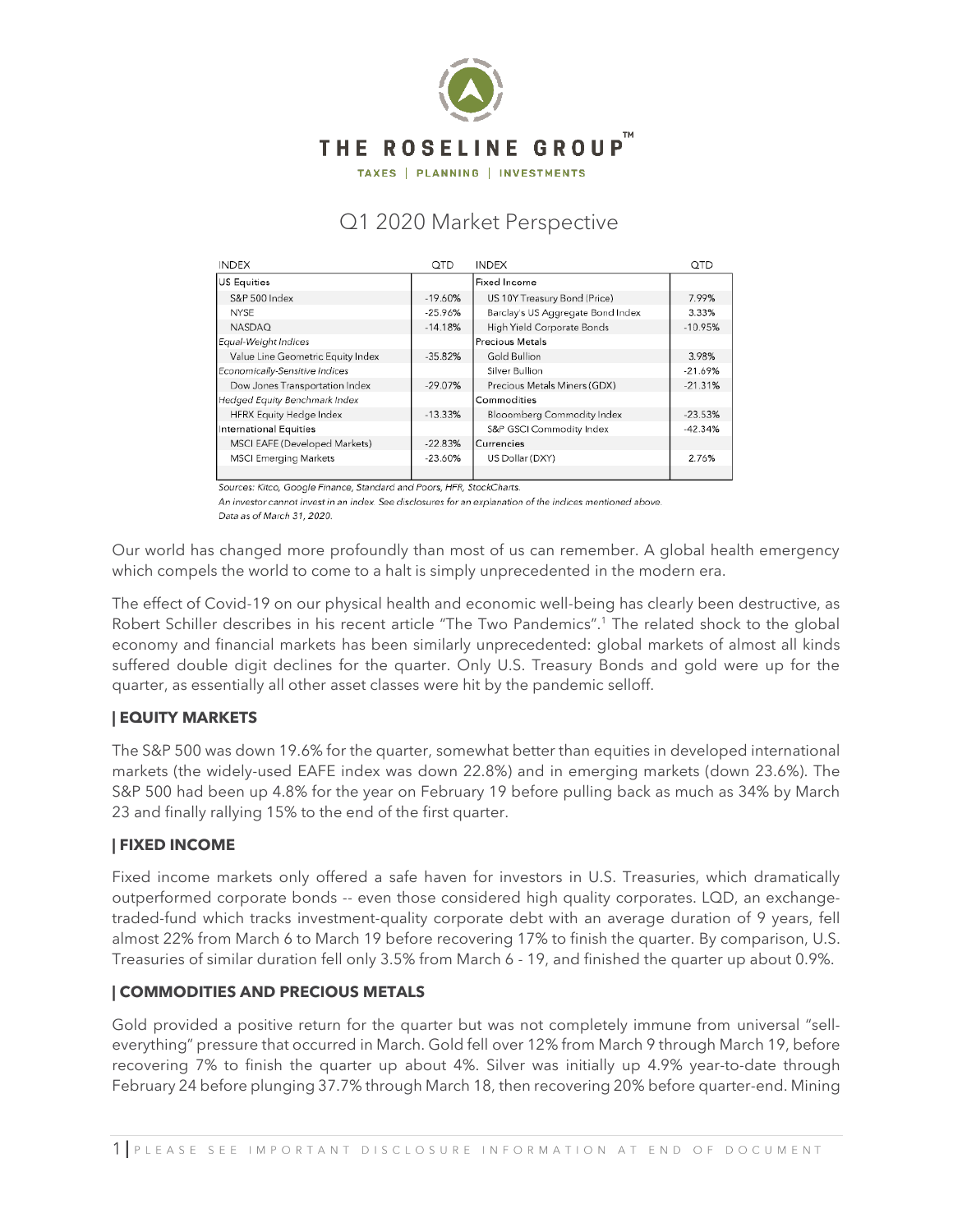### Q1 2020 MARKET PERSPECTIVE

companies suffered through a similar pattern, up 6% for the year through February 24, followed by a 38.8% decline, and then a 21.3% rebound.

Gold had already begun its upwardmoving trend before the pandemic; after getting through the initial sell-off in March, bullion has benefitted from its safe-haven status, historically low interest rates, and unlimited quantitative easing. Gold is widely seen as positioned to reach an all-time high. Bank of America recently predicted gold would reach \$3,000 per ounce.<sup>2</sup> The premiums being paid for gold coins are at the highest level in six years, more than tripling in the last two months.<sup>3</sup>



While silver has lagged gold so far in 2020, this is not unusual. Silver often lags gold when the initial gold buying wave is driven by fear. Silver generally catches up when it becomes clear there is a bull market in precious metals as a whole. Industrial buyers drive more than 50% of silver demand; a decline in demand has been offset by mine closures in Mexico and Peru, which account for approximately 40% of



global supply.<sup>4</sup> The gold-to-silver ratio (at left) has reached historic levels, which should eventually lead to strong silver performance.

Gold and silver mining companies remain historically cheap relative to both U.S. stocks and gold bullion. Historically, the miners have shown leverage of 2 to 3 times the price of gold in both bull and bear cycles. This leverage to the price of gold was on full display late in the first quarter of this year, as noted above.<sup>5</sup> However, since the end of the first quarter, the miners have rebounded sharply to seven-year highs, returning 53.7% from March 31 to May 5.

Commodities moved lower, led by a collapse in the price of oil, which fell 66.8% for the quarter. The unprecedented decline in oil prices resulted in front-month oil futures contract prices going negative in April.<sup>6</sup> In response, major oil producing countries announced a historic cut of almost 10M barrels of oil a day, about 10% of global supply, effective April 12.<sup>7</sup> This came after a dispute between Saudi Arabia and Russia over market share, resulting in a "flooded" world oil market in March. Many analysts believe this was a coordinated attack to drive U.S. oil shale producers out of business and retake lost market share from U.S. producers.<sup>8</sup> Clearly, there is a glut in global oil supplies with limited storage capacity. Oil prices remain volatile as uncertainty continues regarding global economy activity.

### **| ECONOMIC OUTLOOK**

There is obvious economic carnage and consensus among economists: unemployment is soaring as more than 26 million Americans filed jobless claims from mid-March to the end of April. <sup>9</sup> Forecasts are that unemployment will continue to spike, possibly to Depression-era highs.<sup>10</sup> An estimate by the St.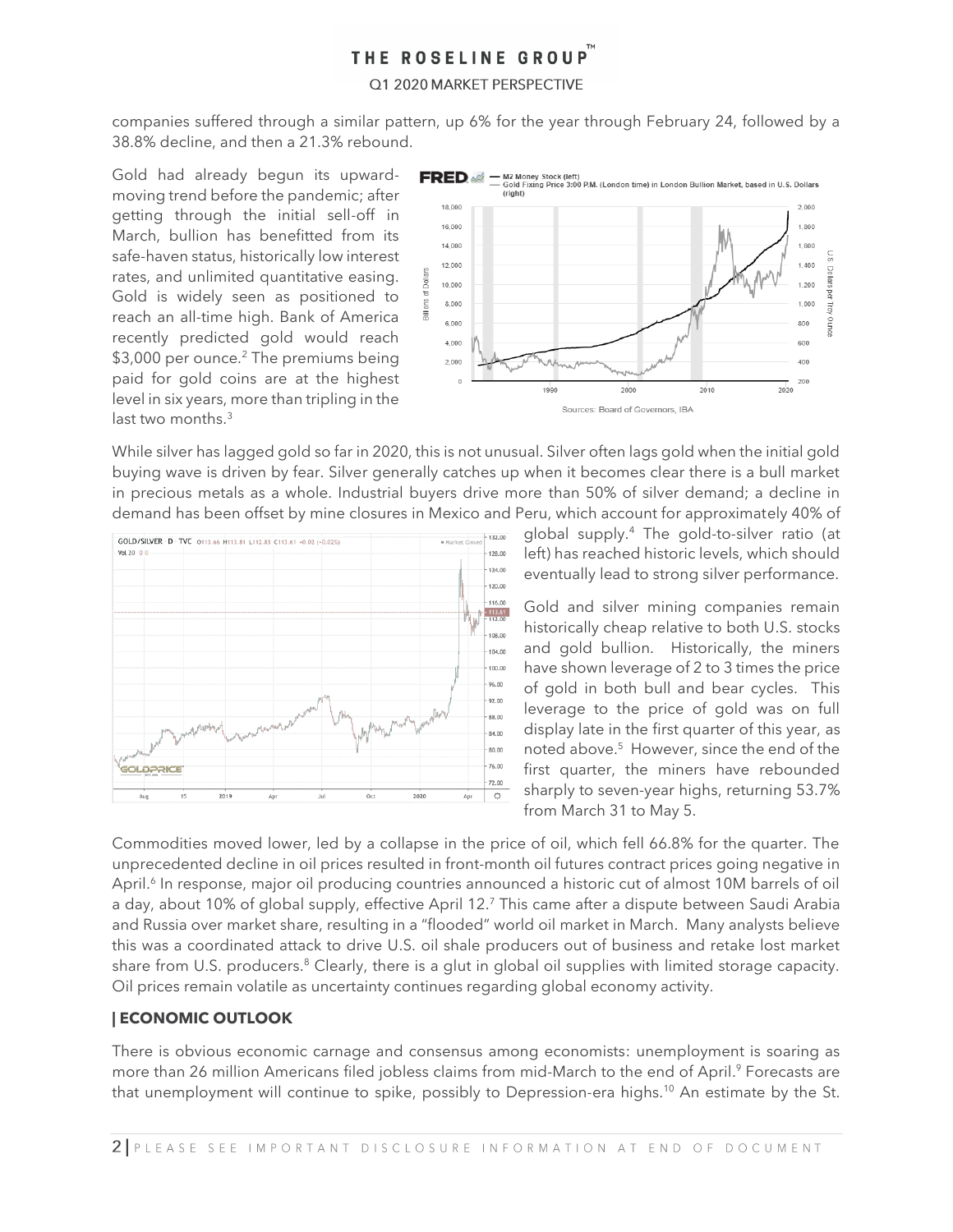### Q1 2020 MARKET PERSPECTIVE

Louis Federal Reserve shows that job losses could total 47 million, which would represent an unemployment rate of 32%. Small business loan programs will achieve some rehiring soon, but that might only soften the additional job losses. Job recoveries are eventually expected to occur unevenly over the next 18 months, with unemployment likely above 6% through the end of 2021.<sup>11</sup> Without federal assistance, massive layoffs and pay cuts are likely within state and local government.<sup>12</sup>

We will surely suffer the largest contraction our economy has ever experienced during the second quarter. The median forecast in Bloomberg's monthly survey of 69 economists is an annualized decline of 25% for the quarter ending June 30.<sup>10</sup> In March, industrial production fell 5.4%, the worst decline since 1946; retail sales dropped 8.7%, the worst decline on record; and U.S. factory orders fell 14.4%, the second-worst decline on record.<sup>13,14,15</sup> Because large parts of the country were not shut down until the end of March, April's reported decline will be historic.



**Global Markets.** Goldman Sachs has said the global economic hit from the pandemic will likely be four times worse than the financial crisis of 2008.<sup>16</sup> The World Trade Organization forecasts global trade volume will fall between 13% and 32%.<sup>17</sup> The International Monetary Fund's chief economist wrote that the cumulative loss to global GDP over 2020 and 2021 could be nine trillion dollars, larger than the economies of Germany and Japan combined.<sup>18</sup> China acknowledged for Q1 that its economy shrank for the first time since 1992.<sup>19</sup>

In a monthly poll of global fund managers conducted between March 16 and March 30, 90% of managers expected equities to fall further or stay around current levels over the next three months; 95% expected government bonds to appreciate or stay at current levels; and 100% believed that a global recession was already underway.<sup>20</sup>

**U.S. Markets.** In the U.S., market strategists are expecting S&P 500 company earnings to be down 20% to 30% from the same period last year, but opinions vary widely as to what the market itself will do.<sup>21</sup> JP Morgan Chase claims the worst is past and sees the S&P staying around \$2,850 for the near term.



Goldman Sachs said in late March that the same index could fall to \$2,000 before recovering to finish the year at \$3,000. <sup>22</sup> Two weeks later, after extraordinary intervention by the Federal Reserve, Goldman said it was unlikely the market would fall any further.<sup>23</sup> INTL FCStone derives a fair value of \$1,800 for the S&P 500, and Guggenheim has said the index could fall to anywhere from \$1,200- \$1,500.24,25 Howard Marks, co-founder of Oaktree Capital Management, was

recently quoted saying: "We're only down 15% from the all-time high of February 19th, and it seems to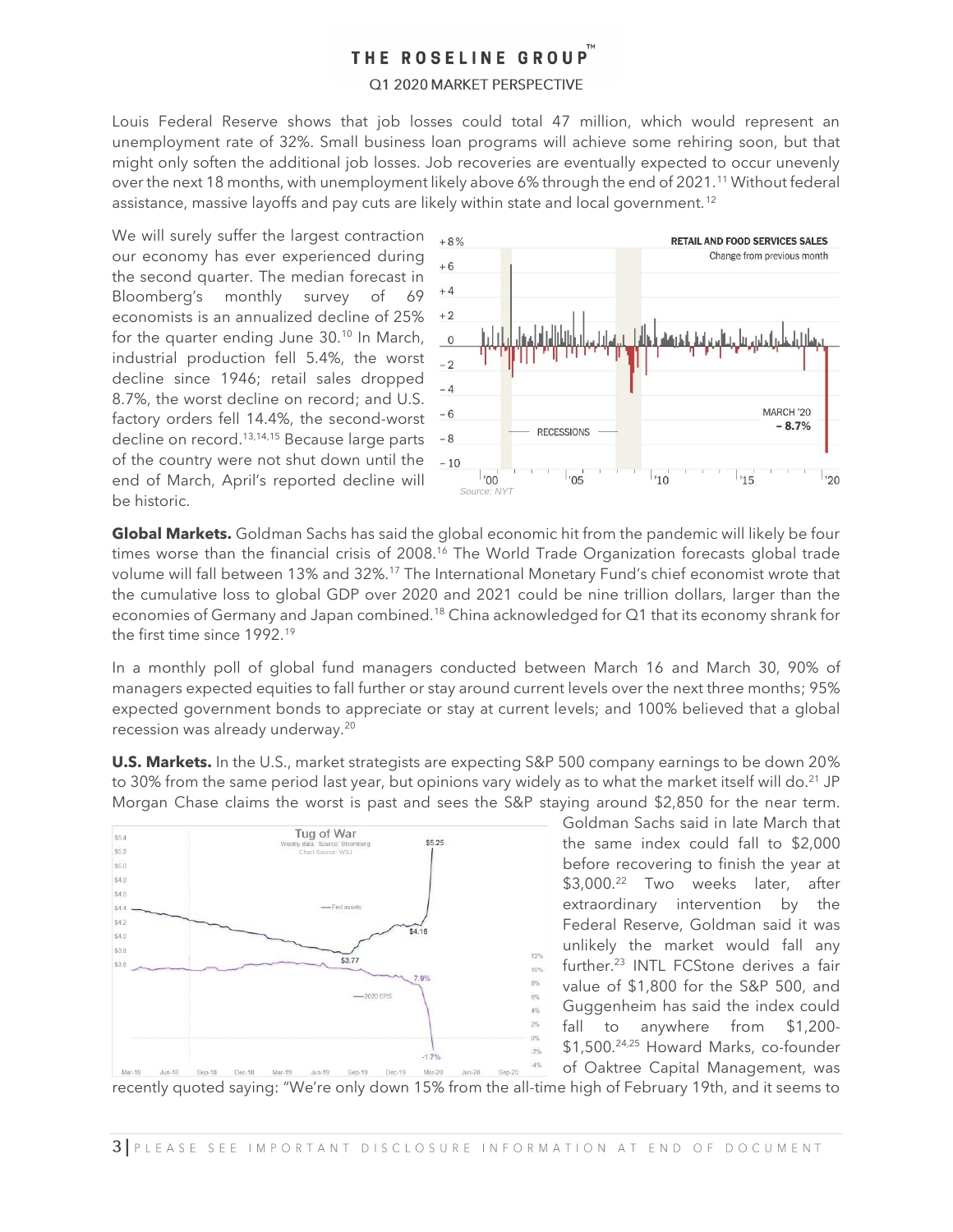### Q1 2020 MARKET PERSPECTIVE

me that the world is more than 15% screwed up."<sup>26</sup> Veteran investor Jim Rogers said in a recent interview that he expects in the next couple of years to have the worst bear market in his lifetime.<sup>27</sup>

**Federal Reserve Policy.** The wild card, as has been the case since the Great Recession, is the Federal Reserve. Since the central bank unveiled a series of unprecedented measures to support the economy, stocks have gained 30%.<sup>28</sup> Some have commented that the Federal Reserve has changed the fundamental risk/reward proposition in financial markets, increasing the likelihood of price gains, but

diminishing their magnitude. The Fed has initiated asset buying sprees across financial markets.<sup>29</sup>

Before the pandemic began, the Fed had been actively supporting the corporate repurchase market. In response to this crisis, the Federal Reserve announced emergency rate cuts in March and April, and then on March 23



announced that it would buy up to \$500 billion in state and municipal bonds, up to \$850 billion in corporate bonds and ETFs,<sup>30</sup> and make up to \$600 billion in loans for small and mid-sized companies.<sup>31</sup> In March, the central bank began to buy \$75 billion of government bonds daily.<sup>32</sup> On April 9, the Federal Reserve announced creation of a "Secondary Market Corporate Credit Facility", which would leverage \$75 billion in funding from the Treasury department to purchase up to \$750 billion of uncollateralized corporate debt and ETFs.<sup>33</sup>

We are in an unprecedented time. The only thing that is clear is that we will continue to experience uncertainty in all parts of our life. Those who are able to make the best of this may be well rewarded.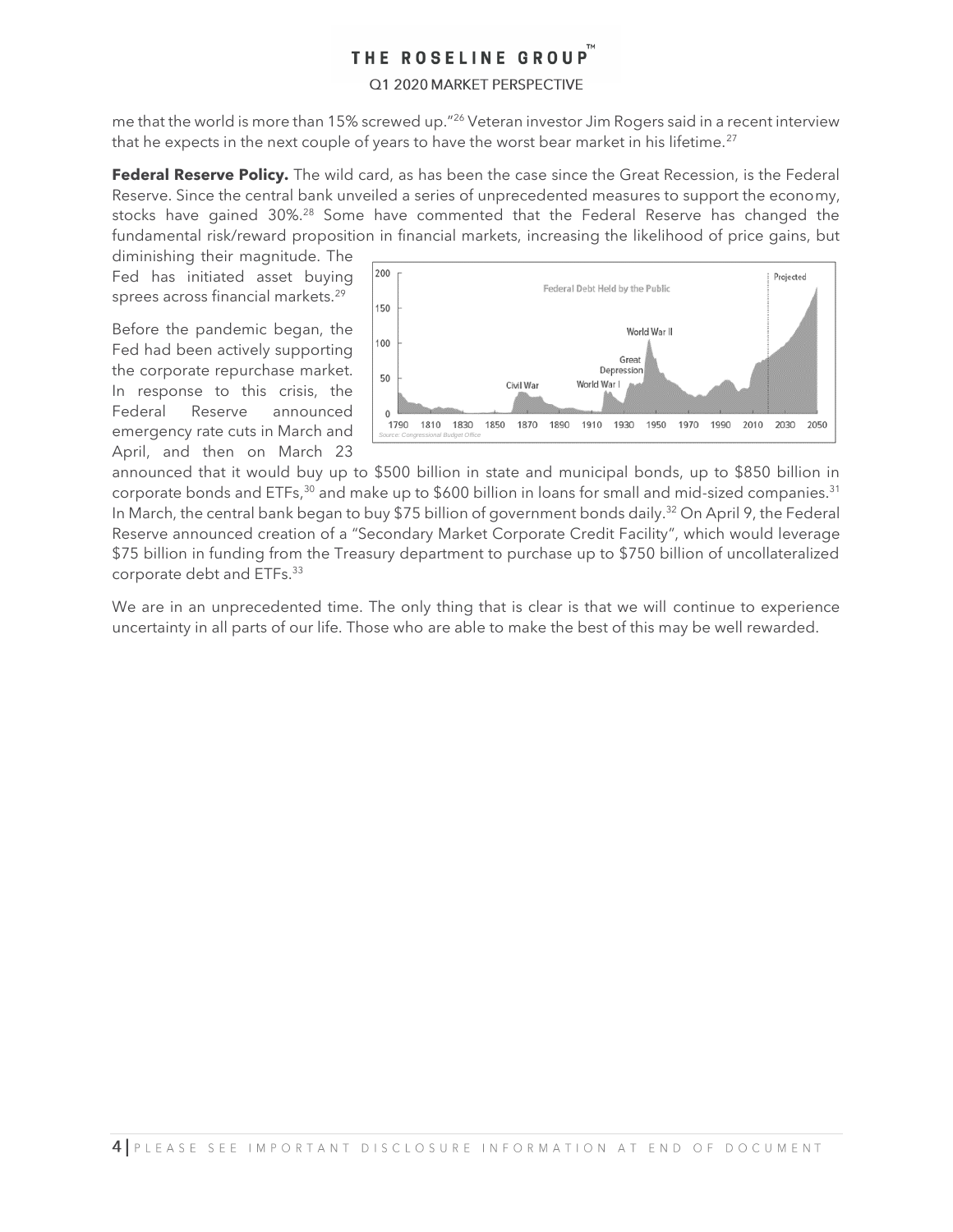#### Q1 2020 MARKET PERSPECTIVE

**REFERENCES** 

- <sup>1</sup> "The Two Pandemics". Robert Shiller via Project Syndicate. March 31, 2020.
- <sup>2</sup> "Gold to Reach \$3,000 50% Above Its Record, Bank of America Says." Bloomberg. April 21, 2020.
- <sup>3</sup> "Gold Buyers Are Forking Over Lofty \$135 Premiums For U.S. Coins". FinancialAdvisorMagazine. April 27, 2020.<br>4 "Silver Outlook is Bullish". Sprott. April 16, 2020.

13"U.S. Economic Data Show Deep Hit in March, Collapse in April". Financial AdvisorMagazine. April 15. 2020.<br><sup>14</sup>"US factory orders plunge 14.4% as economic grinds to halt". AP Economics. April 25, 2020.

<sup>15</sup> "U.S. Consumer Spending Sees Sharpest Monthly Drop Ever Recorded". Forbes. April 30, 2020.

- <sup>16</sup> "Goldman says downturn will be 4 times worse than housing crisis, then an 'unprecedented' recovery". CNBC. April 15, 2020.
- 17 "7 charts show how the coronavirus pandemic has hit global economic activity". CNBC. April 24, 2020.<br><sup>17</sup> "The Great Lockdown: Worst Economic Downturn Since the Great Depression". IMF. April 14, 2020.
- 
- <sup>19</sup> "China posts first GDP decline on record as coronavirus cripples economy". Reuters. April 16, 2020.
- <sup>20</sup> "Global funds still recommend bonds over stocks". Reuters. March 31, 2020.
- <sup>21</sup> "The rally is running out of steam, and for good reason". CNBC. April 7, 2020.
- <sup>22</sup> "Goldman Says the Market Has Not Bottomed". FinSum. March 31, 2020.

- 23 "Goldman Sachs Says We Saw the Bottom, Here's Why". FinSum. April 13, 2020.<br><sup>24</sup> "Guggenheim Bucks The Bulls: Get Ready For S&P 500 1,200". TheWealthAdvisor. April 19. 2020.
- <sup>25</sup> "Bold Market Calls Abound As Guggenheim CIO Says S&P 500 Could Drop 40%". Bloomberg. April 6, 2020.

<sup>26</sup> "The world is more than 15% screwed up': Billionaire investor Howard Marks warned the recent stock rally doesn't reflect reality". Markets Insider. April 21, 2020.

<sup>27</sup> "Jim Rogers Expects 'Worst Bear Market In My Lifetime' In Coming Years". FinancialAdvisorMagazine. April 1, 2020.

<sup>28</sup> "The Crash of 2020, QE And The Federal Reserve's Market Corner". Forbes. April 20, 2020.

<sup>29</sup> "A buying spree of epic proportions': How the Federal Reserve bucked precedent and forever changed its role in the US economy". Markets Insider. May 3, 2020.

- <sup>30</sup> "The Fed is going to buy ETFs. What does it mean?" MSN. March 24, 2020.
- <sup>31</sup> "The Fed may have fundamentally altered the nature of risk in the stock market". MSN. April 19. 2020.
- <sup>32</sup> "Record government and corporate debt risks 'tipping point' after pandemic passes." MSN. April 19, 2020.
- <sup>33</sup> "Secondary Market Corporate Credit Facility". FederalReserve. April 28, 2020.

<sup>&</sup>lt;sup>5</sup> "3 Reasons Gold Stocks Are Set To Rally In 2020". Seeking Alpha. April 20, 2020.

<sup>66 &</sup>quot;An oil futures contract expiring Tuesday went negative in bizarre move showing a demand collapse". CNBC. April 19, 2020.

<sup>&</sup>lt;sup>7</sup> "Oil Price War Ends With Historic OPEC+ Deal to Slash Output". Bloomberg. April 12, 2020.

<sup>&</sup>lt;sup>8</sup> "Few U.S. shale firms can withstand prolonged oil price war". Reuters. March 16, 2020.<br><sup>9</sup> "US weekly jobless claims hit 3.84 million, topping 30 million over the last 6 weeks". CNBC. April 30, 2020.

<sup>&</sup>lt;sup>10</sup> "Economics Expect U.S. Unemployment to Hit a Post-Depression Record". April 10, 2020.

<sup>&</sup>lt;sup>11</sup> "Economics see uneven jobs recovery, high US unemployment through 2021." Reuters. April, 2020.

<sup>&</sup>lt;sup>12</sup> "Massive layoffs and paycuts likely coming to state and local governments". MSN. April 22, 2020.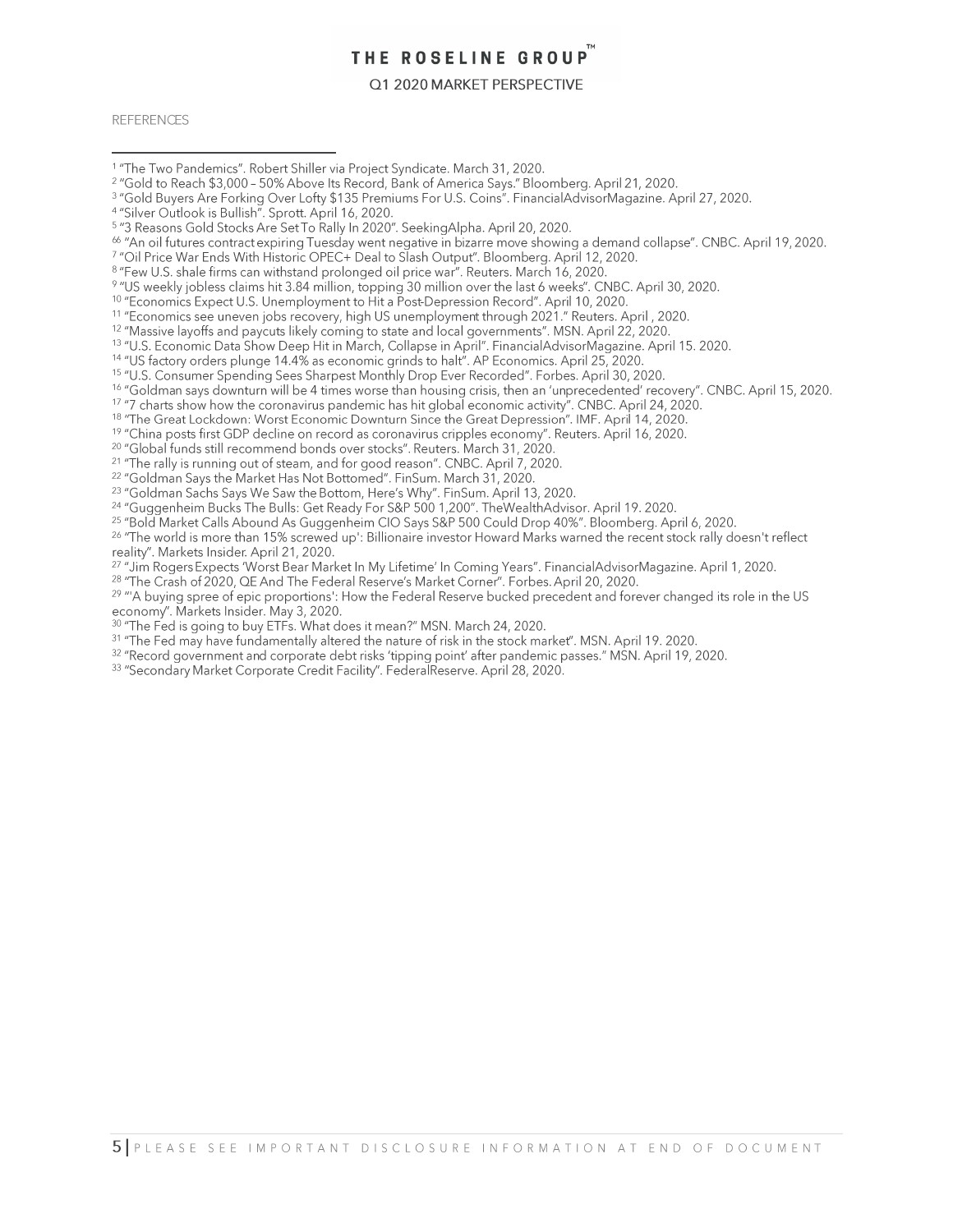#### **DISCLOSURES**

#### A. Past performance is not a quarantee of future results.

B. Global/International investing involves risks not typically associated with U.S. investing, including currency fluctuations, political instability, foreign taxation, uncertain economic conditions and different accounting standards. Investing in emerging markets can be riskier than investing in well-established foreign markets due to their relative smaller size and lesser quality.

C. Investments that are concentrated in a specific sector or industry may be subject to a higher degree of market risk than funds whose investments are more diversified.

D. The commentary above is not a complete analysis of every material fact in respect to any company, industry or security. The opinions expressed here reflect the judgment of the author as of the date of the report and are subject to change without notice. Information has been obtained from sources believed to be reliable, but its accuracy and completeness are not guaranteed.

E. This and/or the accompanying information was prepared by or obtained from sources that we believe to be reliable, but we cannot guarantee its accuracy or completeness. Any opinions expressed or implied herein subject to change without notice. Any market prices are only indications of market values and are subject to change. The material has been prepared or is distributed solely for information purposes and is not a solicitation or an offer to buy any security or instrument or to participate in any trading strategy.

#### **DEFINITIONS**

The Standard & Poor's 500 Index (S&P 500 TR) is an index of 500 stocks chosen for market size, liquidity and industry grouping, among other factors. The S&P 500 is designed to be a leading indicator of U.S. equities and is meant to reflect the risk/return characteristics of the large cap universe.

The NYSE Composite is a stock market index covering all common stock listed on the New York Stock Exchange, including American depositary receipts, real estate investment trusts, tracking stocks, and foreign listings. Over 2,000 stocks are covered in the index, of which over 1,600 are from United States corporations and over 360 are foreign listings.

The NASDAQ Composite is a stock market index of the common stocks and similar securities listed on the NASDAQ stock market. Along with the Dow Jones Average and S&P 500 it is one of the three most-followed indices in US stock markets. The composition of the NASDAQ Composite is heavily weighted towards information technology companies.

The Value Line Geometric Composite Index is an index created by the Kansas City Board of Trade in 1961, and is the first market index to trade futures market. It is an equally weighted index using a geometric average. The index contains approximately 1,675 companies from the NYSE, American Stock Exchange, Nasdaq, Toronto and over-the-counter markets.

The Dow Jones Transportation Average is a U.S. stock market index from S&P Dow Jones Indices of the transportation sector, and is the most widely recognized gauge of the American transportation sector.

The HFRX Equity Hedge Index is provided by Hedge Fund Research, Inc. and is a commonly-used benchmark for Equity Hedge funds. Equity Hedge strategies maintain positions both long and short in primarily equity and equity derivative securities.

The Morgan Stanley Capital International (MSCI) EAFE Index is a benchmark of the performance in major international equity markets as represented by 21 major MSCI indexes from Europe, Australia and Southeast Asia. This international index has been in existence for more than 30 years.

The MSCI Emerging Markets Indexis an index that is designed to measure equity market performance in global emerging markets. The Emerging Markets Index is a float-adjusted market capitalization index that consists of indices in 21 emerging economies: Brazil, Chile, China, Colombia, Czech Republic, Egypt, Hungary, India, Indonesia, Korea, Malaysia, Mexico, Morocco, Peru, Philippines, Poland, Russia, South Africa, Taiwan, Thailand, and Turkey.

The Barclays US Aggregate Bond Index is a broad-based flagship benchmark that measures the investment grade, US dollardenominated, fixed-rate taxable bond market. The index includes Treasuries, government-related and corporate securities, MBS (agency fixed-rate and hybrid ARM pass-throughs), ABS and CMBS (agency and non-agency).

The iShares U.S. Treasury Bond ETF (GOVT) is an exchange-traded fund that seeks to track the investment results of an index composed of U.S. Treasury bonds. It offers market-cap-weighted exposure to the broad Treasury bond market across the term structure, from one year to 30 years.

DEFINITIONS CONTINUED ON NEXT PAGE